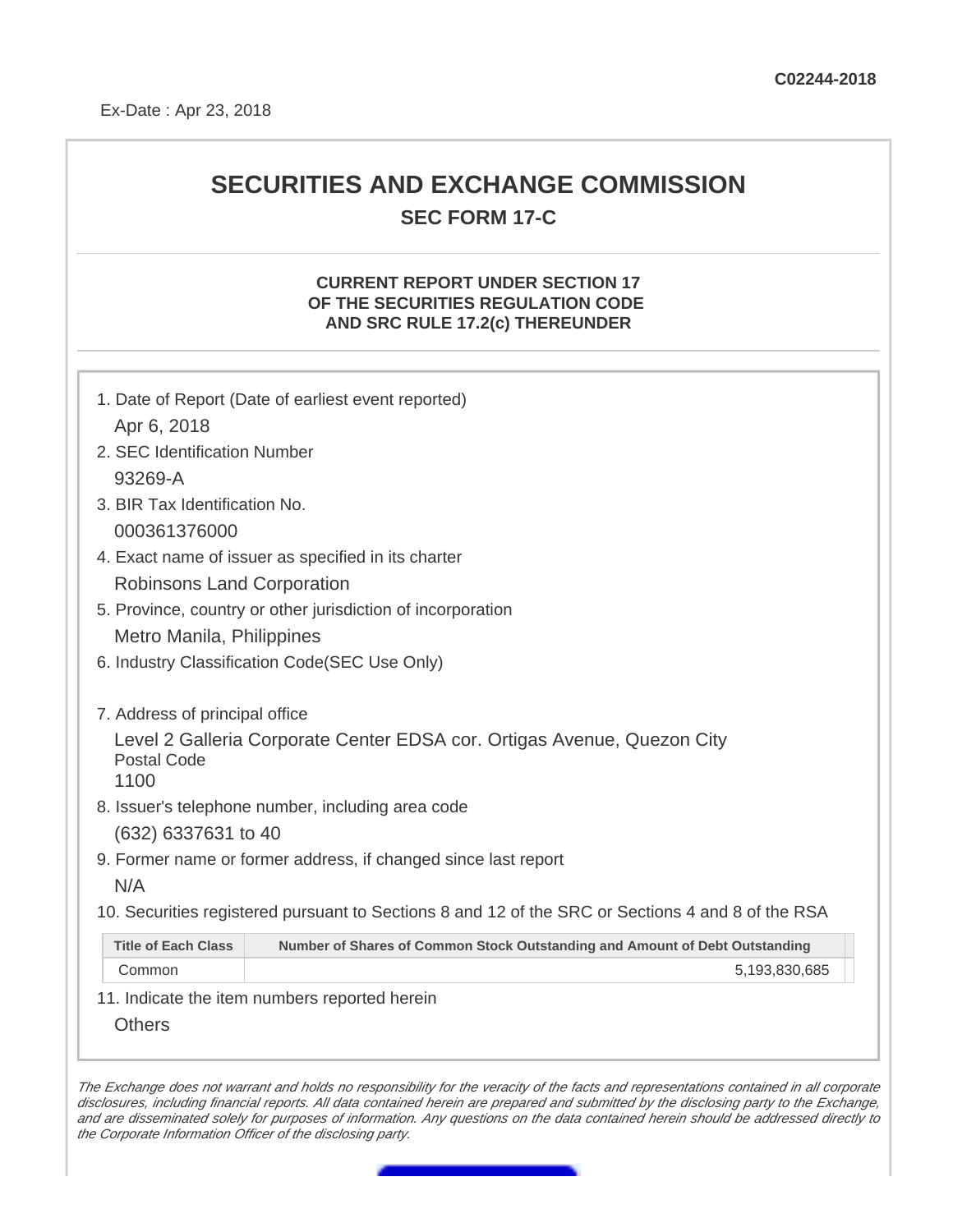

**PSE Disclosure Form 6-1 - Declaration of Cash Dividends References: SRC Rule 17 (SEC Form 17-C) and Sections 6 and 4.4 of the Revised Disclosure Rules**

**Subject of the Disclosure**

Notice of cash dividend declaration

**Background/Description of the Disclosure**

The Board of Directors of Robinsons Land Corporation (the "Corporation") approved on April 6, 2018 the declaration of a cash dividend in the amount of Thirty Six Centavos (P0.36) per share from the unrestricted earnings of the Corporation as of December 31, 2017, to all stockholders of record as of April 26, 2018 and payable on May 23, 2018.

## **Type of Securities**

**☑** Common

 $\Box$  Preferred

 $\Box$  Others

## **Cash Dividend**

| Date of Approval by<br><b>Board of Directors</b>                           | Apr 6, 2018       |
|----------------------------------------------------------------------------|-------------------|
| <b>Other Relevant</b><br><b>Regulatory Agency, if</b><br>applicable        | N/A               |
| Date of Approval by<br><b>Relevant Regulatory</b><br>Agency, if applicable | N/A               |
| <b>Type (Regular or</b><br>Special)                                        | Regular           |
| <b>Amount of Cash</b><br><b>Dividend Per Share</b>                         | P <sub>0.36</sub> |
| <b>Record Date</b>                                                         | Apr 26, 2018      |
| <b>Payment Date</b>                                                        | May 23, 2018      |